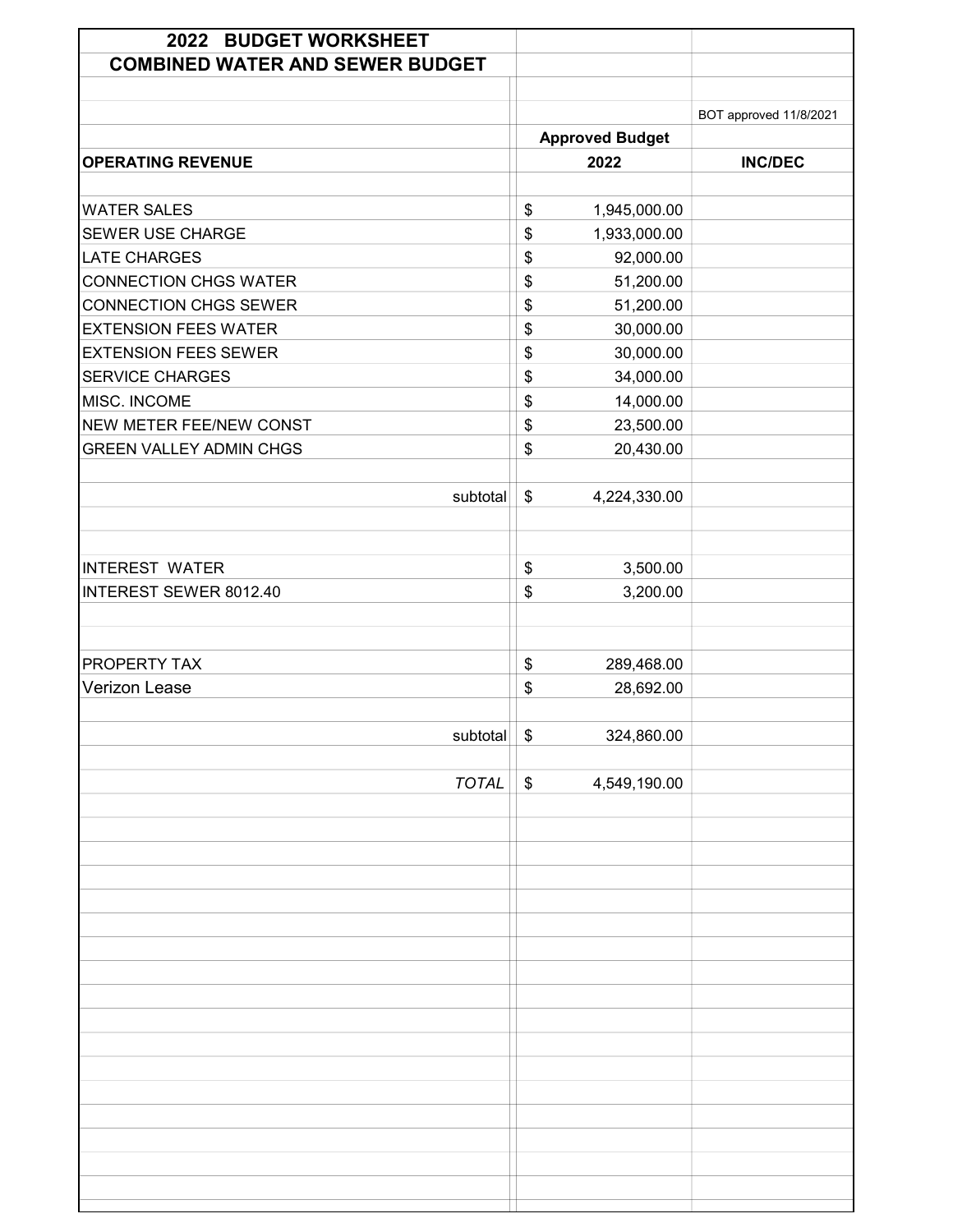| <b>OPERATING EXPENSES</b>        | <b>Approved 2022 Budget</b>   | <b>INC/DEC</b> |
|----------------------------------|-------------------------------|----------------|
| <b>SEWER TREATMENT</b>           | \$<br>1,144,000.00            |                |
| PAYROLL TAX                      | \$<br>45,900.00               |                |
| <b>SALARIES</b>                  | \$<br>600,000.00              |                |
| <b>TRUSTEE PER DIEM</b>          | \$<br>20,400.00               |                |
| <b>STATE RETIREMENT</b>          | \$<br>36,000.00               |                |
| <b>TRUSTEE TRAVEL</b>            | \$<br>6,350.00                |                |
| <b>BANK CHARGES</b>              | \$<br>12,400.00               |                |
| <b>UTILITIES &amp; PHONE</b>     | 198,000.00<br>\$              |                |
| MXU / RETROFIT                   | \$<br>47,000.00               |                |
| <b>OFFICE EXPENSE</b>            | \$<br>88,000.00               |                |
| EQUIPMENT/PROPERTY               | \$<br>40,000.00               |                |
| <b>METERS</b>                    | \$<br>88,400.00               |                |
| <b>ACCOUNTING</b>                | \$<br>17,500.00               |                |
| <b>LEGAL</b>                     | \$<br>15,000.00               |                |
| <b>INSURANCE LIAB/D&amp;O</b>    | \$<br>45,500.00               |                |
| <b>ADVERTISING</b>               | \$<br>600.00                  |                |
| <b>PUBLIC RELATIONS</b>          | \$<br>4,000.00                |                |
| <b>MAINT. &amp; SUPPLY</b>       | \$<br>130,000.00              |                |
| <b>TRUCK/EQUIP EXP</b>           | \$<br>25,000.00               |                |
| <b>OFFICE EQUIPMENT</b>          | \$<br>5,000.00                |                |
| <b>CHEMICAL SUPPLIES/WATER</b>   | \$<br>185,000.00              |                |
| <b>TRAVEL/TRAIN STAFF</b>        | \$<br>7,500.00                |                |
| <b>SEWER ENGINEERING</b>         | \$<br>10,000.00               |                |
| <b>CONTRACT AGREE.</b>           | \$<br>38,000.00               |                |
| <b>SEWER MAIN CLEANING</b>       | \$<br>32,000.00               |                |
| MP/FEES/SUBSCRIP.                | 24,000.00<br>\$               |                |
| <b>HEALTH INSURANCE</b>          | \$<br>201,626.00              |                |
| <b>WATER ENGINEERING</b>         | \$<br>10,000.00               |                |
| <b>SEWER REPAIRS</b>             | 10,000.00<br>\$               |                |
| <b>WATER SERVICE REPAIRS</b>     | \$<br>70,000.00               |                |
| <b>WATER PURCHASES</b>           | 35,659.00<br>\$               |                |
| <b>WATER MAIN REPAIRS</b>        | \$<br>70,000.00               |                |
| <b>DENTAL INSURANCE</b>          | \$<br>10,716.00               |                |
| <b>LIFE/LONG TERM DISABILITY</b> | \$<br>5,577.00                |                |
| <b>EMPLOYEE ENHANCEMENT</b>      | \$<br>500.00                  |                |
| <b>MAJOR MEDICAL BENEFIT</b>     |                               |                |
| <b>MEDICARE INSURANCE</b>        | \$<br>11,800.00               |                |
|                                  |                               |                |
| <b>OPERATING EXPENSES</b>        | $\frac{1}{2}$<br>3,291,428.00 |                |
|                                  |                               |                |
|                                  |                               |                |
|                                  |                               |                |
|                                  |                               |                |
|                                  |                               |                |
|                                  |                               |                |